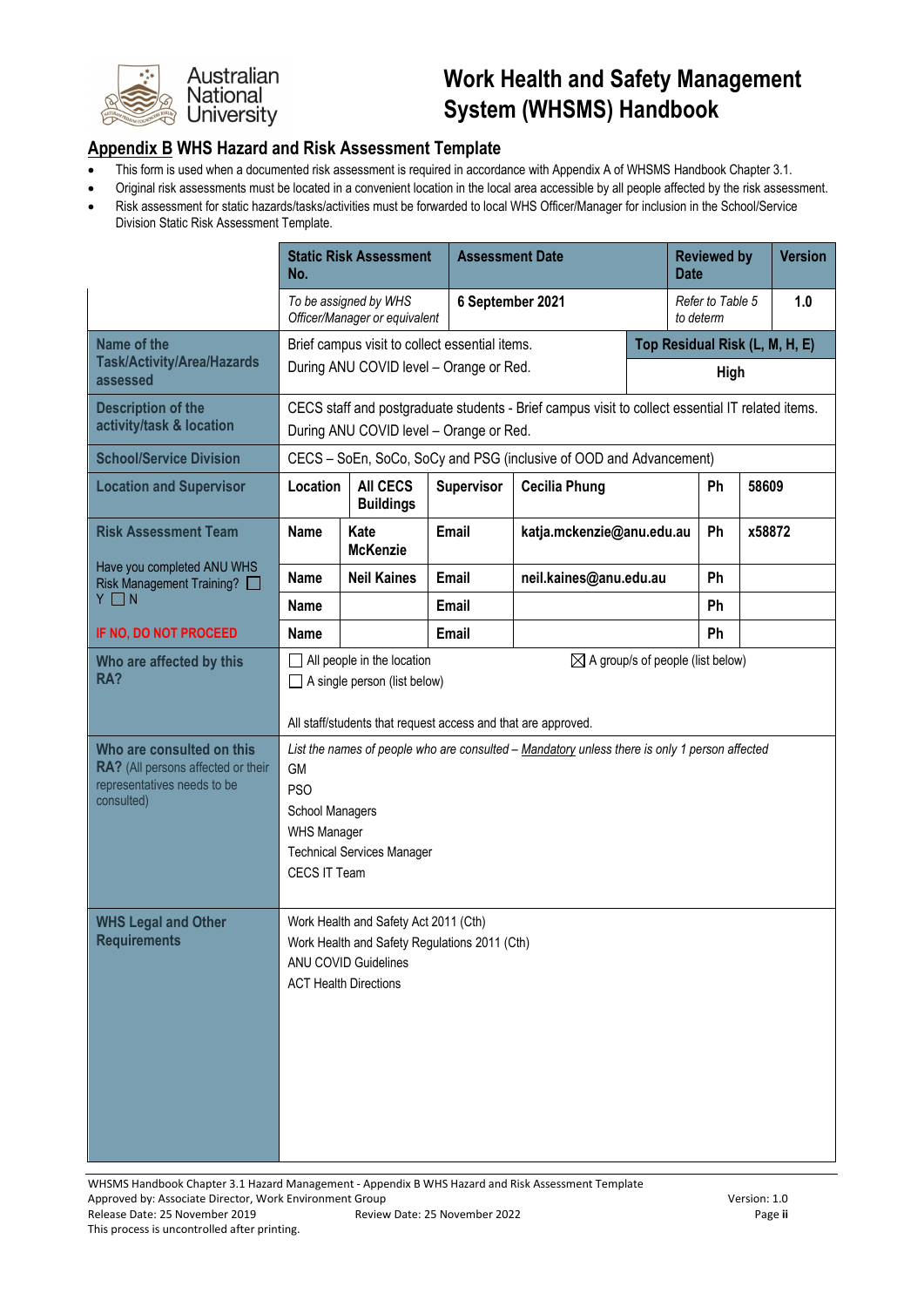

| Type of RA | <b>Static RA (long term and &gt; 6 months)</b> - Send a copy (electronic) to WHS Officer/Manager and keep<br>original locally near the activity/location, accessible to all people affected. |
|------------|----------------------------------------------------------------------------------------------------------------------------------------------------------------------------------------------|
|            | $\boxtimes$ Dynamic RA (short term and < 6 months or once off) – Keep the original locally (electronically or<br>physically) near the activity/location, accessible to all people affected.  |

#### **Risk Assessment Instruction**

- 1. Select hazards from **Table 1** below and transfer them into the 'Hazards' column of the RA Form.
- 2. Enter where and when this hazard exists. This may include specification of during which step, this hazard exists.
- 3. Estimate inherent risk of the hazard (without any controls in place) by using Likelihood against Consequences (defined in **Table 2**) and the ANU WHS Risk Matrix (**Table 3**). List them in 'Inherent Risk' column of the RA Form.
- 4. Develop control measures in accordance with the Hierarchy of Control Principle (**Table 4**) and list them in 'Control' column of the RA Form.
- 5. Estimate the residual risk of the hazard after implementing all controls. Remember that administrative control can only reduce the likelihood of an event occurring, not the consequences.
- 6. Identify any controls that are not in place as corrective actions and implement them before undertaking the activity.
- 7. Obtain approval from relevant people as identified.
- 8. Identify if this is a static risk assessment (> 6 months) or dynamic risk assessment (< 6 months).
- 9. Send a copy of the static risk assessments to WHS Officers/Managers/Equivalent Keep on file for 7 years.
- 10. Keep originals of risk assessments in close vicinity of the activities. Dynamic risk assessments can be destroyed 1 year after the activity ceases.
- 11. Review the static risk assessments and associated safe work procedures in accordance with **3.1.2.6 Step 4: Review Control Measures**  requirements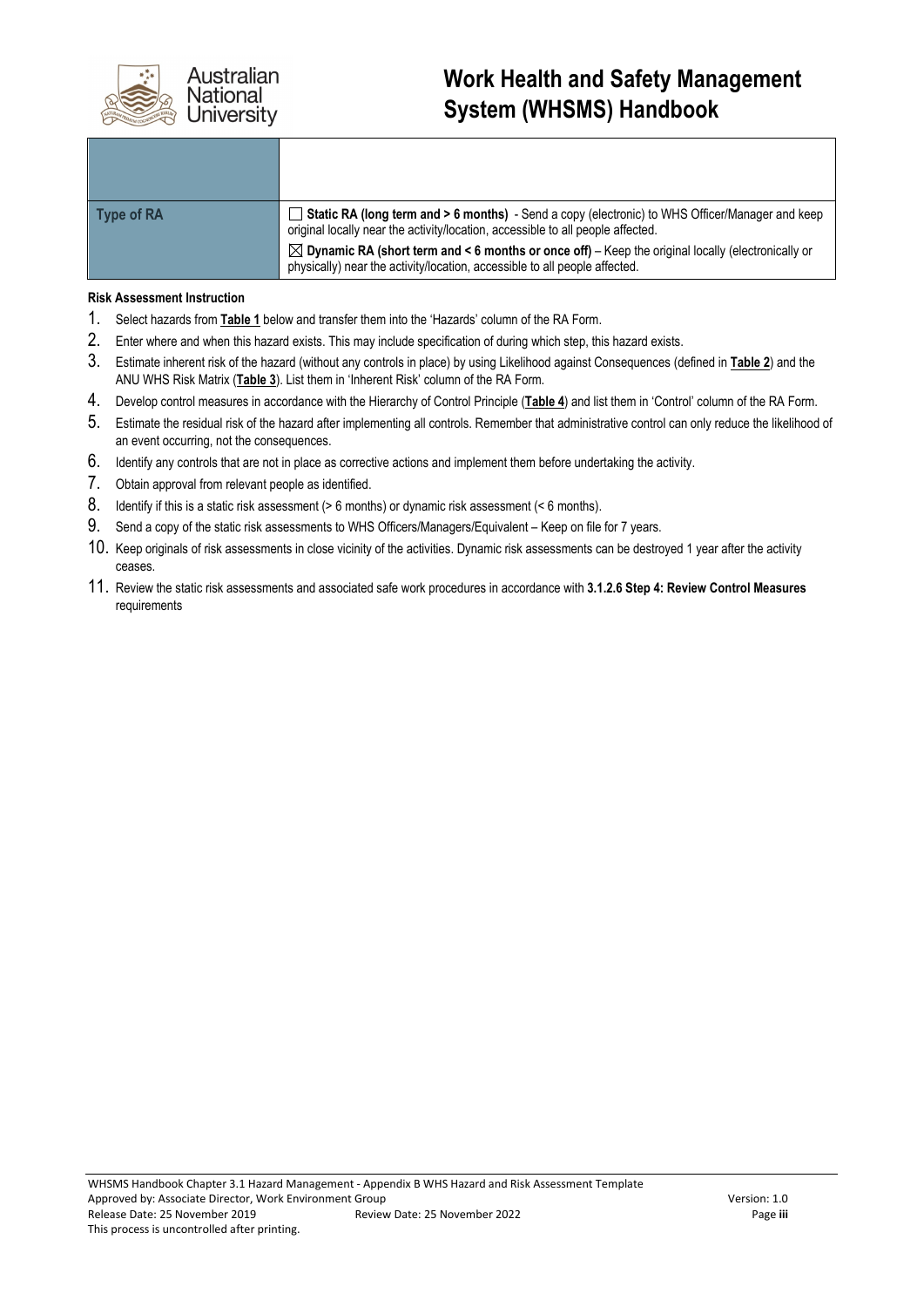WHSMS Handbook Chapter 3.1 Hazard Management - Appendix B WHS Hazard and Risk Assessment Template Approved by: Associate Director, Work Environment Group<br>Release Date: 25 November 2019 Review Date: 25 November 2022 Release Date: 25 November 2019 Review Date: 25 November 2022 Page **iii** This process is uncontrolled after printing.

| ır,                 |  |
|---------------------|--|
|                     |  |
| r,                  |  |
| sits,               |  |
| J.<br>$\mathbb{R}$  |  |
|                     |  |
|                     |  |
|                     |  |
| ng,                 |  |
|                     |  |
| g,                  |  |
|                     |  |
|                     |  |
| $\sim 10^{11}$<br>l |  |
|                     |  |
|                     |  |
|                     |  |
|                     |  |
| als                 |  |
| ble                 |  |
|                     |  |
|                     |  |
|                     |  |
|                     |  |
|                     |  |
|                     |  |
|                     |  |
|                     |  |
|                     |  |
|                     |  |
|                     |  |
|                     |  |
|                     |  |
| $\overline{a}$      |  |
| iol,                |  |
|                     |  |



## **Work Health and Safety Management System (WHSMS) Handbook**

#### **Table 1. Hazard Selection Table for Hazard Profiles**

| <b>Electrical</b>           |                                                                                                                                      |                             | <b>Chemical</b>                                                                     |                             | <b>Noise</b>                                                                                                                      |  |  |
|-----------------------------|--------------------------------------------------------------------------------------------------------------------------------------|-----------------------------|-------------------------------------------------------------------------------------|-----------------------------|-----------------------------------------------------------------------------------------------------------------------------------|--|--|
|                             | Electrical Shock (both minor and major)                                                                                              |                             | Exposure to Hazardous Materials (e.g.                                               |                             | Exposure to 85dB(A) LAeq, 8h                                                                                                      |  |  |
| ∟                           | Electrical Burns (both minor and major)                                                                                              |                             | Asbestos, Lead or Mercury).                                                         |                             | Exposure to peak noise level of 130 dB(C)                                                                                         |  |  |
|                             | Overheating and fire                                                                                                                 | $\Box$                      | Other (not listed above, e.g. hazard<br>interactions)                               |                             | any time during the work activity                                                                                                 |  |  |
| └                           | Electrocution                                                                                                                        |                             |                                                                                     |                             | Exposure to ototoxic chemicals:<br>$\Box$ At any noise level                                                                      |  |  |
|                             | Other (not listed above)                                                                                                             |                             | <b>Biological</b>                                                                   | ٦                           | $\Box$ > 50% of the OEL of the chemical at any noise                                                                              |  |  |
|                             | <b>Chemical</b>                                                                                                                      |                             | Live animal handling (e.g. bites, allergies)                                        |                             | level<br>At over 100 dB noise level but any level of                                                                              |  |  |
|                             | Airborne contaminants that poses a health                                                                                            | $\boxtimes$                 | Potential of uncontrolled outbreak of an<br>infectious disease                      |                             | exposure to ototoxic chemicals                                                                                                    |  |  |
| ப                           | hazard                                                                                                                               | $\Box$                      | Pathogen or body fluid contamination                                                |                             | Exposure to vibration & ototoxic chemicals                                                                                        |  |  |
|                             | Flammable                                                                                                                            |                             | Exposure to viruses including blood borne                                           |                             | Nuisance level of noise causing discomfort                                                                                        |  |  |
| $\mathcal{L}_{\mathcal{A}}$ | $\Box$ Liquid $\Box$ Solid $\Box$ Gas                                                                                                | $\boxtimes$                 | viruses                                                                             | $\mathcal{L}$               | Other ((not listed above)                                                                                                         |  |  |
|                             | $\Box$ Airborne contaminants                                                                                                         |                             | Infective microorganism exposure                                                    |                             |                                                                                                                                   |  |  |
| $\Box$                      | Explosive substances                                                                                                                 |                             | Exposure to communicable or infectious                                              |                             | <b>Radiation</b>                                                                                                                  |  |  |
| $\Box$                      | Self-reactive or self-heating chemicals                                                                                              | $\sim$                      | disease as a research object                                                        | $\mathcal{L}$               | Sealed or Unsealed sources (alpha, beta or                                                                                        |  |  |
|                             | Organic peroxide or peroxide-forming<br>chemicals                                                                                    |                             | GMO exposure and security                                                           |                             | gamma)                                                                                                                            |  |  |
|                             | Oxidising substances                                                                                                                 |                             | Sharps and contaminated sharps                                                      |                             | Exposure to EM Radiations (e.g. X-ray, UV,<br>infrared)                                                                           |  |  |
| ╚                           | Hydrofluoric acid (HF)                                                                                                               |                             | Biological material spillage                                                        |                             | Exposure to artificial radiation (e.g. laser)                                                                                     |  |  |
| ╚                           | Corrosive                                                                                                                            |                             | Other (not listed above)                                                            |                             | Security of sealed and unsealed sources                                                                                           |  |  |
| ப                           | □ Substances □ Gas □ Airborne                                                                                                        |                             | <b>Plant and Equipment</b>                                                          | ×                           |                                                                                                                                   |  |  |
|                             | contaminants                                                                                                                         |                             | Entanglement and trapping parts                                                     | $\mathcal{L}$               | Other (not listed above)                                                                                                          |  |  |
| ட                           | Asphyxiate gas (e.g. CO <sub>2</sub> including dry ice,                                                                              | $\mathcal{L}$               | Crushing, rotating and cutting parts                                                |                             |                                                                                                                                   |  |  |
|                             | liquid N <sub>2</sub> )                                                                                                              |                             | Serious burn/cold                                                                   |                             | <b>Ergonomics and Manual Tasks</b>                                                                                                |  |  |
|                             | Toxic and health hazard substances                                                                                                   |                             | Ejection of piece/s; shattering or                                                  |                             | Repetitive or sustained forces                                                                                                    |  |  |
|                             | Toxic gas (e.g. Hydrogen cyanide, cyanogen)                                                                                          | $\Box$                      | fragmentation; Explosion; Implosion                                                 | ×                           | Sustained awkward static postures                                                                                                 |  |  |
|                             | Respiratory irritants (e.g. engineered<br>nanomaterials, dust, asbestos)                                                             | $\Box$                      | Stabbing, puncturing, shearing, friction,                                           | ×                           | Repetitive movements                                                                                                              |  |  |
|                             | Chemical spraying (e.g. agricultural,                                                                                                |                             | abrasion                                                                            | $\mathcal{L}$               | Long duration                                                                                                                     |  |  |
| $\Box$                      | pesticides)                                                                                                                          |                             | Lifts or suspends a load (e.g. falling objects)                                     | $\Box$                      | <b>High Forces</b>                                                                                                                |  |  |
| ப                           | Chemicals requiring health monitoring (e.g.                                                                                          | $\mathcal{L}_{\mathcal{A}}$ | Rollover or striking against the plant                                              |                             | Long duration of the same posture (e.g.                                                                                           |  |  |
|                             | Schedule 14 Chemicals).                                                                                                              | $\Box$                      | Pressurised vessels (e.g. autoclave, boilers,<br>steam generator)                   | $\Box$                      | standing, sitting)                                                                                                                |  |  |
| $\Box$                      | Prohibited and restricted carcinogens                                                                                                |                             | Mobile lifting equipment and Elevated Work                                          | $\mathcal{L}_{\mathcal{A}}$ | Animal handling or handling                                                                                                       |  |  |
| ╚                           | Mutagens or reproductive system hazards                                                                                              | $\Box$                      | Platform (e.g. heavy load fall from height)                                         |                             | unbalanced/unpredictable load                                                                                                     |  |  |
| $\Box$                      | Hazards during storage (e.g. mixed hazards)<br>storage, dangerous when wet, temperature<br>sensitive, heat & friction sensitive etc) | $\Box$                      | Hazardous levels of heat or vibration<br>(generated by plant to whole or part body) | $\mathcal{L}_{\mathcal{A}}$ | Transfer of item(s) up or down stairs, using<br>both hands or requiring the use of lifting<br>equipment from one level to another |  |  |
|                             | Mix two chemicals to form a new chemical                                                                                             | $\Box$                      | Potential exposure to fluids under high                                             | ×                           | Repetitive, monotonous work, at a high pace                                                                                       |  |  |
|                             | Chemical spill - Controlled or uncontrolled                                                                                          |                             | pressure                                                                            |                             |                                                                                                                                   |  |  |
|                             |                                                                                                                                      |                             | Other (not listed above)                                                            |                             |                                                                                                                                   |  |  |

#### **Duress and Security Stress** Personal life threat e.g. violence behaviou attacking with knives, guns, clubs, or any type of weapon Personal threat e.g. aggressive behaviour,  $\Box$ physical abuse, assault (includes home vist public interview)  $\Box$ Verbal abuse, threat  $\Box$ Sexual assault/Raping  $\Box$ Bomb threat or unidentified package Throwing objects, pushing, shoving, tripping  $\Box$ grabbing, kicking, hitting Contact with body fluid (e.g. biting, spitting,  $\Box$ scratching) Kidnaping in a public location while  $\Box$ conducting interviews Unauthorised persons gained access to a  $\Box$ building Other *(not listed above)* **Public Safety** Uncontrolled spread of hazardous materia  $\Box$ to public Uncontrolled spread of GMO, communicable  $\boxtimes$ or infectious disease to public Natural disaster e.g. earthquake, flood,  $\Box$ bushfire Explosion of liquid nitrogen tanks or other  $\Box$ tanks that would injure public Loss of radioactive sources that are  $\Box$ potentially hazards to students and public Hazardous wastes going into drinking  $\Box$ water/public river/public sewage Use of industrial robots or University  $\Box$ designed robots Use of VR, AI or emerging technology on  $\Box$ experiment participants Provide experiment participants with  $\Box$ confronting materials that would cause traumatic events Supply/inject/apply substances (e.g. alcoh  $\Box$ chemical, S4-S9 drugs) to experiment participants

#### **Public Safety**

|        | Other (not listed above)                                                                                  |
|--------|-----------------------------------------------------------------------------------------------------------|
|        | <b>Physical/Environmental</b>                                                                             |
| ΙI     | Animals (e.g. hazardous wild animals, bees,<br>snakes)                                                    |
|        | Confined space entry (e.g. pit, tank, silo,<br>entry through a hatch)                                     |
|        | Fall from a height (e.g. ladder, elevated<br>platform, cliff, scaffolding)                                |
|        | Fire (potential for uncontrolled fire due to<br>ignition sources)                                         |
|        | Flying or moving items/plant/vehicles, falling<br>object(s)                                               |
| П      | Hazardous terrain or environment including<br>wet/slippery surfaces                                       |
|        | Lighting/visibility is compromised and<br>hazardous                                                       |
| $\Box$ | Exceedingly strong lighting both natural and<br>artificial                                                |
| П      | Glare and reflections                                                                                     |
| $\Box$ | Temperature or weather extremes (e.g.<br>hypothermia, major burns)                                        |
| ΙI     | Difficult to access work site,<br>or a rescue effort would be difficult in the<br>event of an emergency   |
| П      | Poor air quality or ventilation at work                                                                   |
|        | Insufficient/poor amenities (e.g. toilets, lunch<br>area, breakout area, air-conditioner)                 |
|        | Fall on same level (e.g. slip, trip, wet or<br>unstable surface)                                          |
|        | Other (not listed above)                                                                                  |
|        | <b>Traffic Safety</b>                                                                                     |
|        | Lack of separation of vehicles, delivery<br>drivers and pedestrians                                       |
|        | Lack of physical barriers to prevent<br>interaction between vehicles, delivery drivers<br>and pedestrians |
|        | Vehicles queue in a way that could create                                                                 |

risks to pedestrians, for example crossing

walkways or

 $\Box$ 

obstructing people's view of vehicles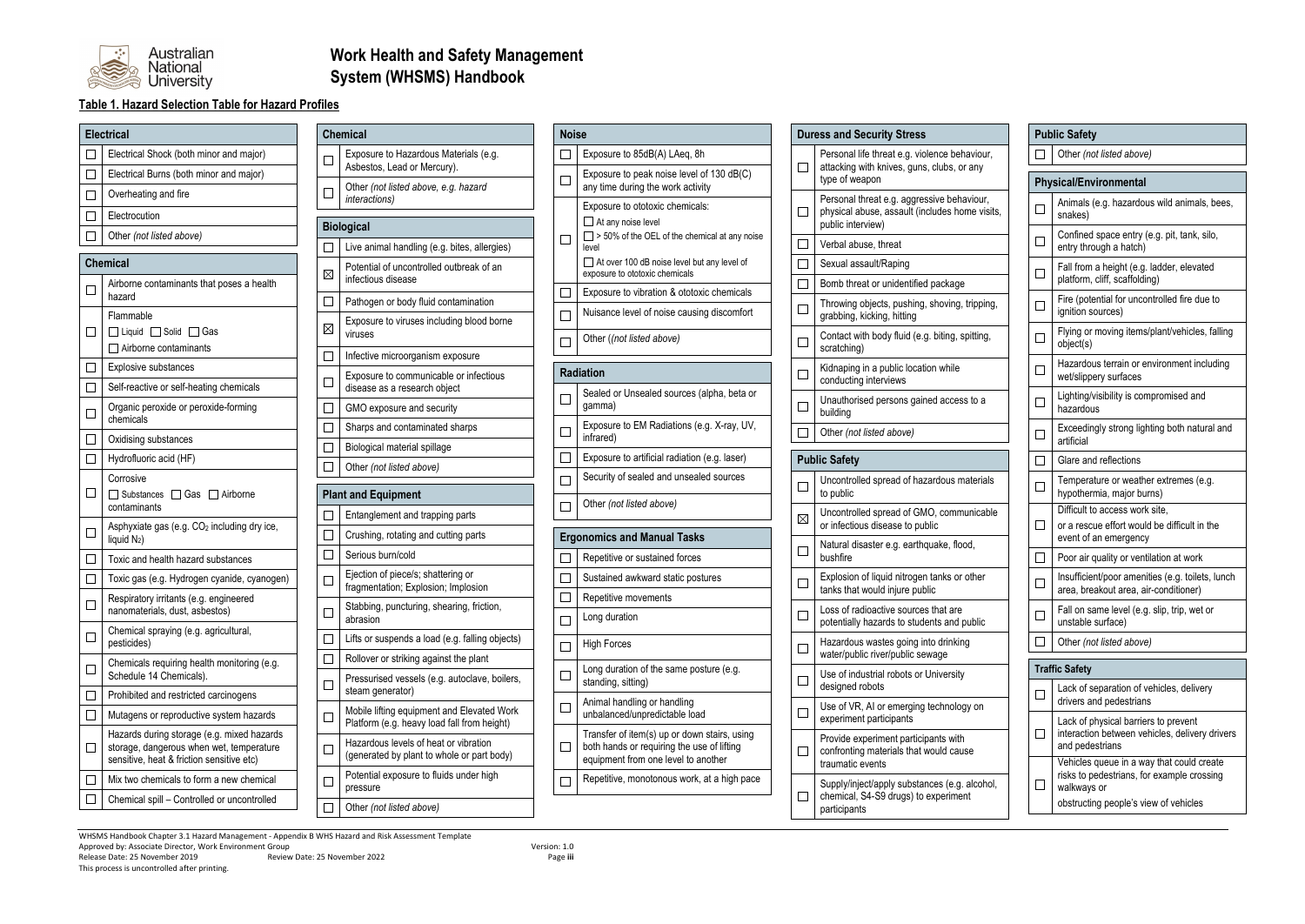WHSMS Handbook Chapter 3.1 Hazard Management - Appendix B WHS Hazard and Risk Assessment Template Approved by: Associate Director, Work Environment Group<br>Release Date: 25 November 2019 Review Date: 25 November 2022<br>Page iv Review Date: 25 November 2022 This process is uncontrolled after printing.



|                          | <b>Traffic Safety</b>                                                                                                                    |
|--------------------------|------------------------------------------------------------------------------------------------------------------------------------------|
|                          | Routes are not wide enough to separate<br>vehicles and pedestrians                                                                       |
| П                        | Vehicles and pedestrians frequently interact                                                                                             |
| П                        | Activities done close to public areas (e.g.<br>students coming out from a School building)                                               |
|                          | Unsuitable road conditions, uneven terrains,<br>unregulated road routes                                                                  |
| П                        | Certain times of higher traffic volumes or<br>interactions between vehicles, delivery<br>drivers and pedestrians                         |
| П                        | Poor lighting, visibility, shade or glare                                                                                                |
| $\Box$                   | Potential contact with stationary objects e.g.<br>overhead structures, stationary plant or<br>stored or discarded items.                 |
|                          | Blind spots at the workplace caused by<br>stationary equipment and vehicles and other<br>areas of poor visibility or low lighting levels |
| П                        | Other hazards e.g. noise, emissions or falling<br>objects surrounding the building                                                       |
| $\Box$                   | Pedestrian routes are not designed so<br>pedestrians will not take short cuts                                                            |
| П                        | Intersections and bottleneck areas around<br>driveways and entrances                                                                     |
|                          | 'Blind' or convex corners                                                                                                                |
| П                        | Lack of disabled access to and within a<br>workplace                                                                                     |
|                          | Workers are not aware of insurance policy or<br>emergency procedure on road                                                              |
|                          | Lack of maintenance of bikes and cars<br>provided to workers                                                                             |
|                          | Use of personal vehicle or bikes for work<br>activities                                                                                  |
|                          | Other (not listed above)                                                                                                                 |
|                          | <b>Event Specific</b>                                                                                                                    |
|                          | Access to the event is restricted/controlled                                                                                             |
|                          | Amenities, including disabled amenities<br>inadequate/insufficient                                                                       |
| $\overline{\phantom{a}}$ | Amusement structures/rides/inflatable<br>structures                                                                                      |
|                          | Animals and wildlife                                                                                                                     |
|                          | BBQ using gas bottles                                                                                                                    |
|                          | Children under the age of 18 are part of the<br>event or attending                                                                       |
| - 1                      | Hit by a vehicle (e.g. moving cars in proximity<br>to pedestrians)                                                                       |
|                          | Held in a remote area, difficult to access site)                                                                                         |

| <b>Event Specific</b>                                                                                                  |
|------------------------------------------------------------------------------------------------------------------------|
| Crowding                                                                                                               |
| Communication problems/co-ordination of<br>information/alerts                                                          |
| Fatigue e.g. duration of the event, extreme<br>heat                                                                    |
| Liquor license                                                                                                         |
| Medical emergency, difficult to administer or<br>obtain first aid gain assistance e.g. access to<br>medical facilities |
| Scaffolding more than 4m in height                                                                                     |
| Food services and preparation                                                                                          |
| High risk work licence required in accordance<br>with WHS Regs                                                         |
| <b>High Risk Travel</b>                                                                                                |
| Risk of kidnapping in this city/region                                                                                 |
| Current civil unrest/political tension                                                                                 |
| Violent crime                                                                                                          |
| Threat of attack from bordering nations                                                                                |
| Region affected by natural disaster                                                                                    |
| Threat of regional disputes spreading                                                                                  |
| Heightened risk terrorist attacks can occur                                                                            |
| Health risks from insect borne disease                                                                                 |
| Health risks from water borne disease                                                                                  |
| Health risks from other infectious disease in<br>the destination countries                                             |
| Threat of assault and sexual assault in<br>foreign countries                                                           |
| Travel by some roads restricted due to risks                                                                           |
| Risk of violence or discrimination based on<br>gender or LGBTI identity                                                |
| Unpredictable and potentially volatile security<br>situation                                                           |
| Other (not listed above)                                                                                               |
| <b>Working Away from Campus</b>                                                                                        |
| Lack of appropriate communication tools/aid                                                                            |
| Lack of tracking to know where the person is                                                                           |
| Remote or isolated work locations                                                                                      |

|                | <b>Working Away from Campus</b>                                                                                                   |
|----------------|-----------------------------------------------------------------------------------------------------------------------------------|
|                | Use of poorly maintained vehicles or use of<br>personal vehicles                                                                  |
|                | Wildlife or animals                                                                                                               |
| $\mathsf{L}$   | Traffic accidents while going to or from<br>Campus                                                                                |
| П              | Duress situations including being threatened<br>by the public                                                                     |
| $\Box$         | Poorly set-up/resourced offsite workspace                                                                                         |
| $\Box$         | Social isolation and lack of day to day<br>support                                                                                |
| П              | Loss of usual health/self-care routines such<br>as exercise and sleep                                                             |
| П              | Other (not listed above)                                                                                                          |
|                | Psychosocial                                                                                                                      |
| $\Box$         | Environmental - Workplace not compliant<br>with WHS requirements                                                                  |
| $\Box$         | Environmental - Poor air quality, high levels<br>of noise, extreme temperatures                                                   |
| $\Box$         | Environmental - Lack of WHS consideration<br>for unsafe plant                                                                     |
| П              | Environmental - Other: please list                                                                                                |
|                | Organisational - High job demand, long<br>working hours                                                                           |
| $\blacksquare$ | Organisational - High workloads, time<br>pressure, fast work pace                                                                 |
| ⊠              | <b>Organisational</b> - High emotional effort<br>responding to distressing situations and to<br>aggressive colleagues or students |
|                | <b>Organisational</b> - Direct exposure to<br>traumatic events at work                                                            |
|                | <b>Organisational</b> - Indirect exposure to<br>traumatic events at work                                                          |
| - 1            | Organisational -Shift work, casual<br>employment, afterhours work, fatigue<br>management                                          |
| $\mathsf{L}$   | Organisational - Frequently working in<br>unpleasant conditions                                                                   |
|                | <b>Organisational</b> - Low job demands, too little<br>to do, monotonous tasks                                                    |
|                | <b>Organisational</b> - Low job control                                                                                           |
|                |                                                                                                                                   |

|                             | Psychosocial                                                                                                                                                                                                                                        |
|-----------------------------|-----------------------------------------------------------------------------------------------------------------------------------------------------------------------------------------------------------------------------------------------------|
| $\Box$                      | <b>Organisational</b> - Poor support, including<br>emotional support, from employer, colleagues<br>and managers                                                                                                                                     |
|                             | <b>Organisational</b> - Workplace bullying,<br>aggression, harassment and sexual<br>harassment, discrimination etc                                                                                                                                  |
|                             | Organisational - Poor relationship between<br>supervisors/line managers and staff or HDR<br>students or other workers                                                                                                                               |
| $\mathcal{L}_{\mathcal{A}}$ | Organisational - Poor relationship between<br>supervisors/line managers and staff or HDR<br>students or other workers                                                                                                                               |
|                             | <b>Organisational</b> – workplace conflicts                                                                                                                                                                                                         |
|                             | <b>Organisational</b> - Perceived or actual lack of<br>fairness, equity and diversity; discrimination<br>against community groups or members (e.g.<br>LGBTQI)                                                                                       |
| $\Box$                      | Organisational - Low role clarity; uncertainty<br>about changes or frequent changes to tasks<br>and work standards; conflicting job roles                                                                                                           |
| $\mathbb{R}^n$              | <b>Organisational</b> - Poor organisational<br>change management; poor consultation in<br>change management                                                                                                                                         |
| $\Box$                      | <b>Organisational</b> - Low recognition and<br>reward; low recognition in high WHS<br>performance                                                                                                                                                   |
| $\Box$                      | <b>Organisational</b> - Poor organisational justice;<br>inconsistent application of policy and<br>procedures; bias on resource allocation                                                                                                           |
|                             | <b>Organisational</b> – No standardised WHS<br>management practices across the University                                                                                                                                                           |
|                             | Organisational - Frequent remote and/or<br>isolated work                                                                                                                                                                                            |
|                             | <b>Organisational</b> - Violent events such as<br>robbery, assault, being threatened by<br>managers, colleagues or managers                                                                                                                         |
| ⊠                           | Individual - innate susceptibility to stress;<br>disabled worker; pre-existing mental and/or<br>physical conditions; age and experience of<br>worker, external stressors eg carer<br>responsibilities, financial situation,<br>relationship status. |
|                             | <b>Teaching - SELT Aggression or abuse</b><br>towards teaching staff from students                                                                                                                                                                  |
|                             | Other (not listed above)                                                                                                                                                                                                                            |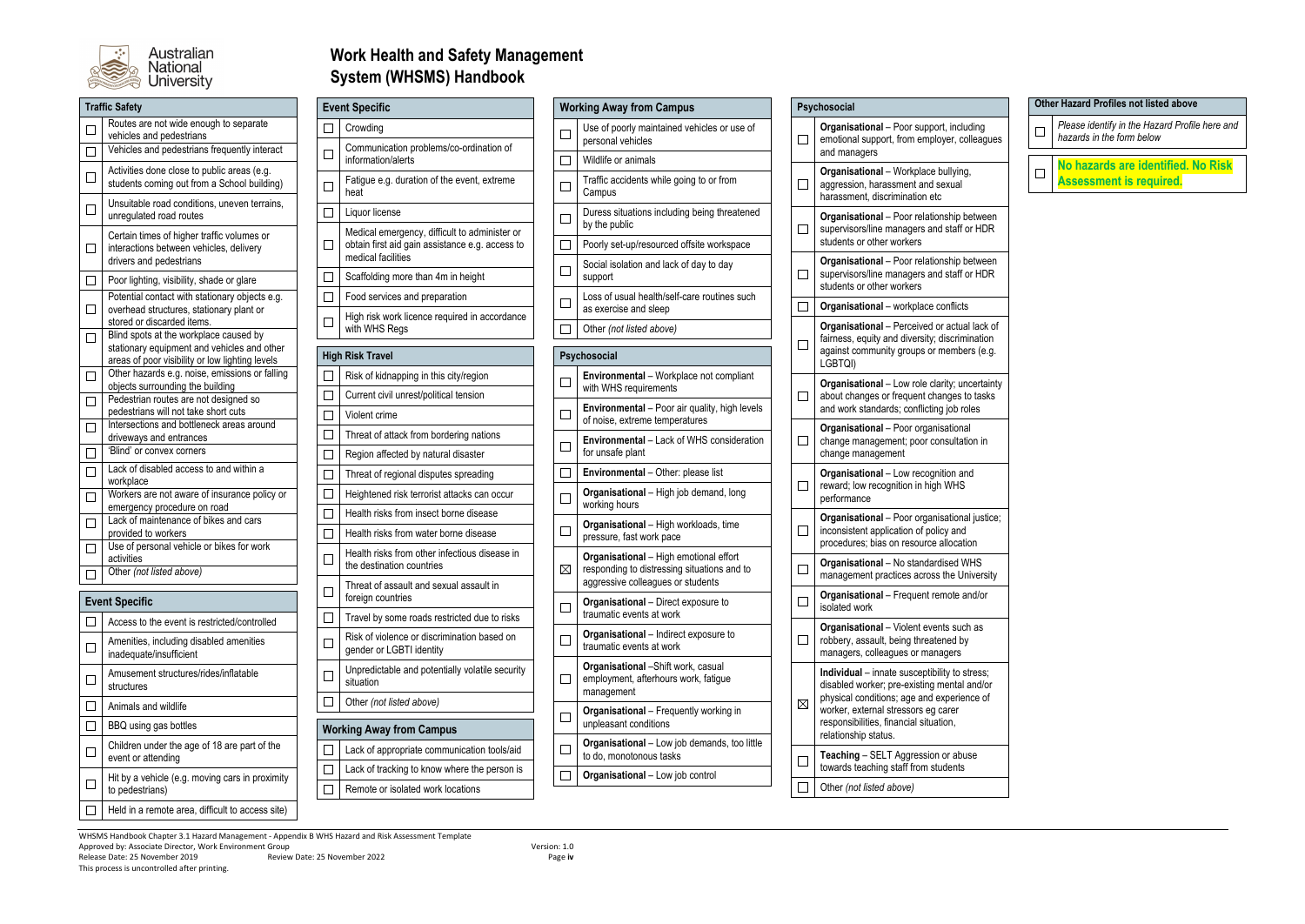

| <b>Risk Assessment</b>                               |            |                      |                       |                                                                                                                                                                                                                                                                                                                                                           |                      |                    |                       |  |  |  |  |
|------------------------------------------------------|------------|----------------------|-----------------------|-----------------------------------------------------------------------------------------------------------------------------------------------------------------------------------------------------------------------------------------------------------------------------------------------------------------------------------------------------------|----------------------|--------------------|-----------------------|--|--|--|--|
| <b>Hazards</b>                                       |            | <b>Inherent Risk</b> |                       | <b>Control Measures</b>                                                                                                                                                                                                                                                                                                                                   | <b>Residual Risk</b> |                    |                       |  |  |  |  |
| Also list where and when can<br>the hazards present? | Likelihood | <b>Consequence</b>   | <b>Risk</b><br>rating | When control a hazard, always follow Hierarchy of Control<br>Principle to go to the highest possible control before moving to<br>less effective controls (see Table 4).<br>List the control category and the controls below. Do the same for<br>all other hazards. For any controls that are not in place, fill in the<br>Actions table on the next page. | Likelihood           | <b>Consequence</b> | <b>Risk</b><br>rating |  |  |  |  |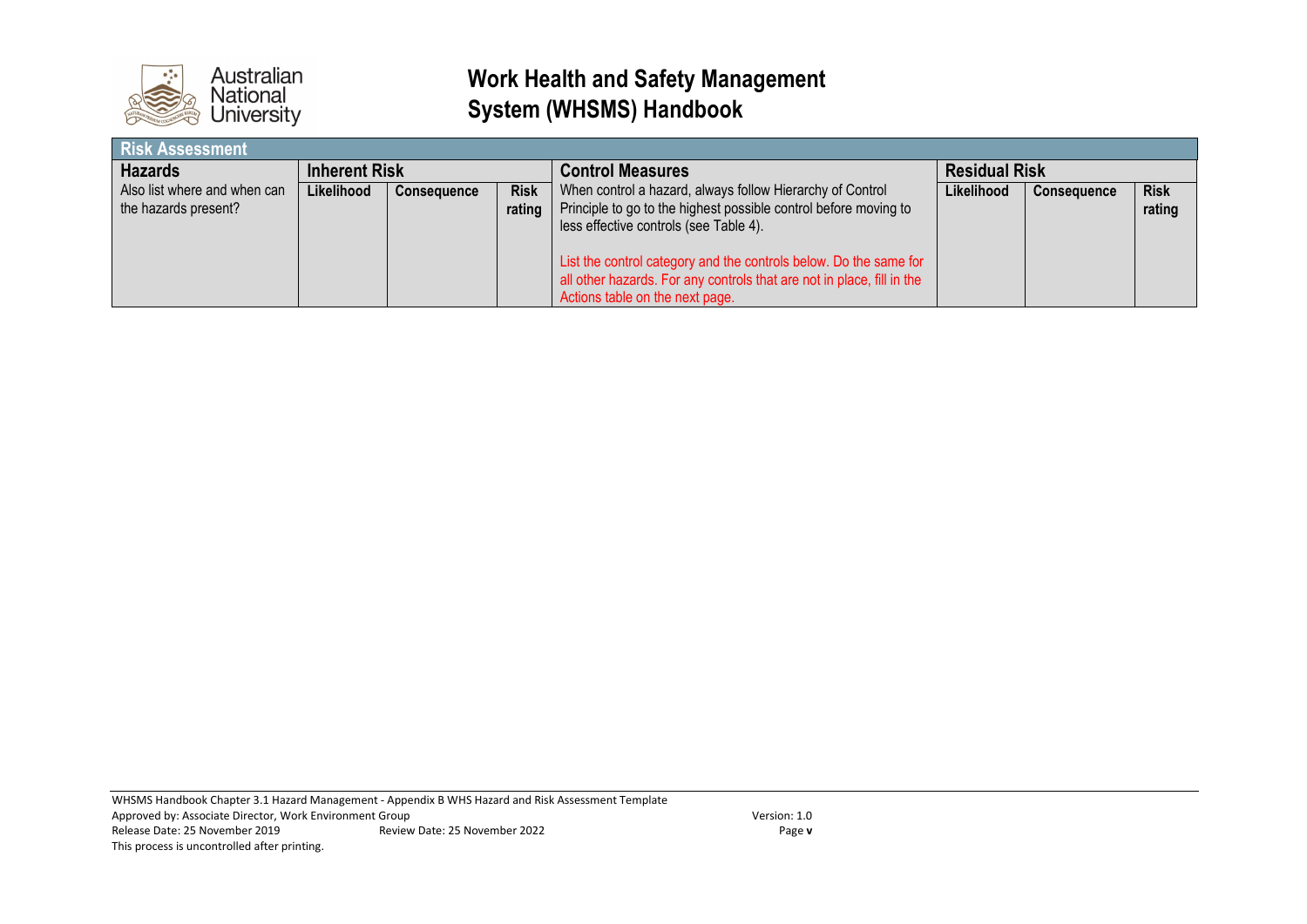

| COVID-19 virus - infection | Likely | Major | <b>Extre</b><br>me<br>(20) | Elimination<br>Individuals (staff/students) with COVID symptoms are<br>$\bullet$<br>not to be on campus<br>Individuals - possible close or causal contact are not<br>allowed on campus<br>No sharing of equipment<br>No shared time indoor spaces<br><b>Substitution</b><br>Working remotely<br>$\bullet$<br>Staff regularly encouraged to take essential IT items<br>home everyday during pandemic<br><b>Isolation</b><br>Maintain physical distancing                                                                              | <b>Unlikely</b> | <b>Major</b> | High<br>(17) |
|----------------------------|--------|-------|----------------------------|--------------------------------------------------------------------------------------------------------------------------------------------------------------------------------------------------------------------------------------------------------------------------------------------------------------------------------------------------------------------------------------------------------------------------------------------------------------------------------------------------------------------------------------|-----------------|--------------|--------------|
|                            |        |       |                            | Use of the Check in CBR QR codes, when entering the<br>building<br>Regular cleaning of high touch surfaces with<br>disinfectant<br>Weekly COVID Inspection conducted<br>A register of all approved essential staff and services<br>will be maintained and available to the COVID<br>Response Office, who will inform ACT Health of the<br>required essential staff if the Campus Alert System is<br>elevated to High or Extreme risk.<br>Staff completed the COVID Infection Control training<br><b>PPE</b><br>Mask - P2 or surgical |                 |              |              |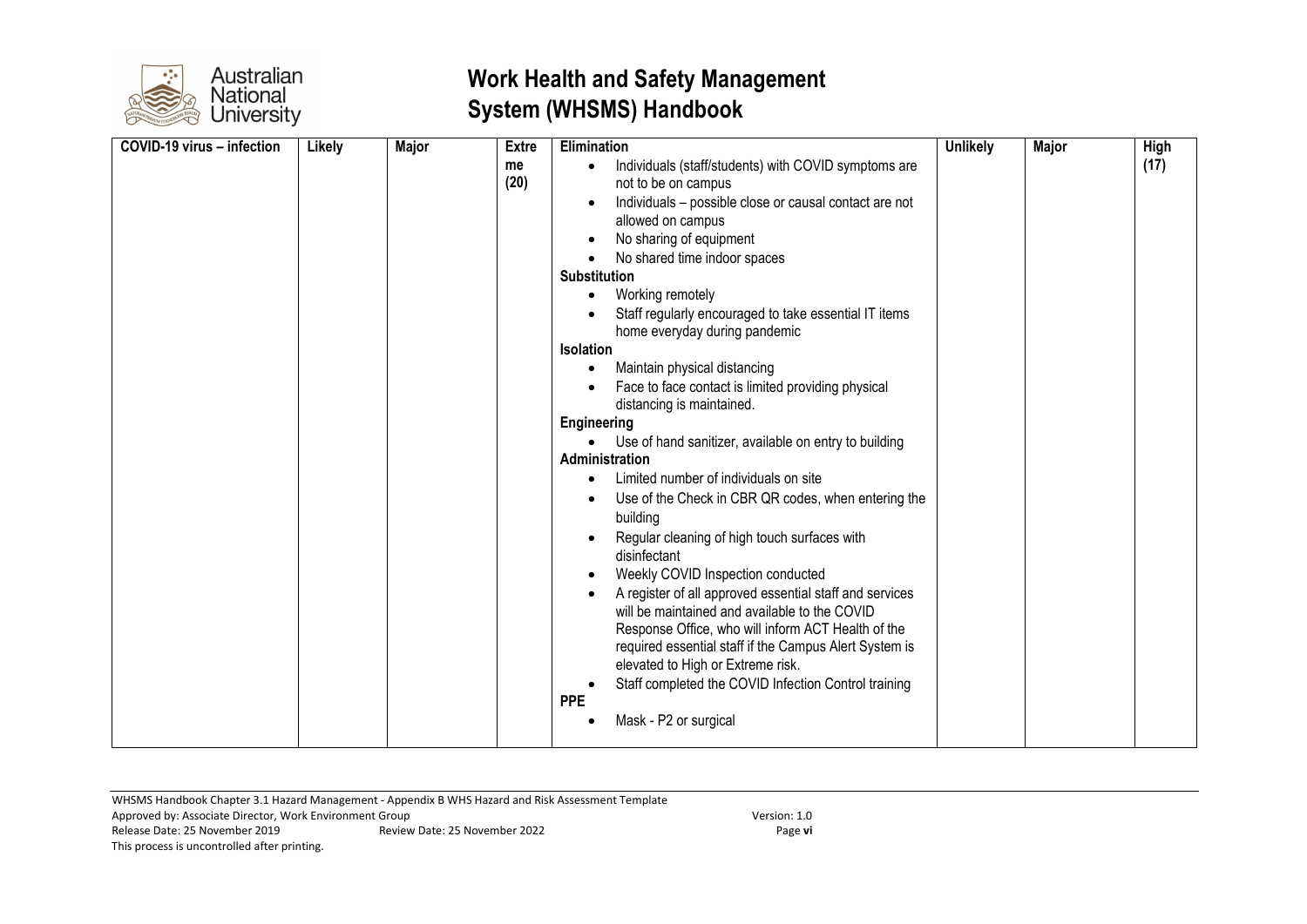

| <b>Risk Assessment</b>                                                                  |                      |                    |                       |                                                                                                                                                                                                                                                                                                                                                           |                      |                       |                       |
|-----------------------------------------------------------------------------------------|----------------------|--------------------|-----------------------|-----------------------------------------------------------------------------------------------------------------------------------------------------------------------------------------------------------------------------------------------------------------------------------------------------------------------------------------------------------|----------------------|-----------------------|-----------------------|
| <b>Hazards</b>                                                                          | <b>Inherent Risk</b> |                    |                       | <b>Control Measures</b>                                                                                                                                                                                                                                                                                                                                   | <b>Residual Risk</b> |                       |                       |
| Also list where and when can<br>the hazards present?                                    | Likelihood           | <b>Consequence</b> | <b>Risk</b><br>rating | When control a hazard, always follow Hierarchy of Control<br>Principle to go to the highest possible control before moving to<br>less effective controls (see Table 4).<br>List the control category and the controls below. Do the same for<br>all other hazards. For any controls that are not in place, fill in the<br>Actions table on the next page. | Likelihood           | Consequence           | <b>Risk</b><br>rating |
| Psychosocial - stress to<br>individual who is assisting<br>the requestor to access site | <b>Possible</b>      | <b>Moderate</b>    | High<br>(16)          | Elimination<br>Activity is deemed essential (screening process<br>undertaken), for it to proceed.<br>Administration<br>Activity is voluntary<br>Staff awareness of the ANU Support services<br>Welfare checks                                                                                                                                             | Rare                 | <b>Moderate</b>       | Low $(5)$             |
|                                                                                         |                      |                    |                       |                                                                                                                                                                                                                                                                                                                                                           |                      |                       |                       |
|                                                                                         |                      |                    |                       |                                                                                                                                                                                                                                                                                                                                                           |                      |                       |                       |
| <b>Actions</b>                                                                          |                      |                    |                       |                                                                                                                                                                                                                                                                                                                                                           |                      |                       |                       |
| The activity must not be commenced until all controls are in place.                     |                      |                    |                       | List below which controls are currently not in place, who will implement them and by when. Add additional rows as needed.                                                                                                                                                                                                                                 |                      |                       |                       |
| List of Controls not in place<br>Who is to implement them?                              |                      |                    |                       | <b>Timeframe</b>                                                                                                                                                                                                                                                                                                                                          |                      | <b>Date Completed</b> |                       |

| $\blacksquare$ List of Controls not in place $\blacksquare$ | who is to implement them?                             | <u>i imeirame</u> | <b>Date Completed</b> |
|-------------------------------------------------------------|-------------------------------------------------------|-------------------|-----------------------|
| Instructions for the requestor                              | <b>GM, PSO, School Managers and ST Manager (SOEN)</b> |                   |                       |
| <b>Weekly COVID inspections</b>                             | Approved Essential Workers listed in Business         |                   |                       |
|                                                             | <b>Continuity Plans</b>                               |                   |                       |
|                                                             |                                                       |                   |                       |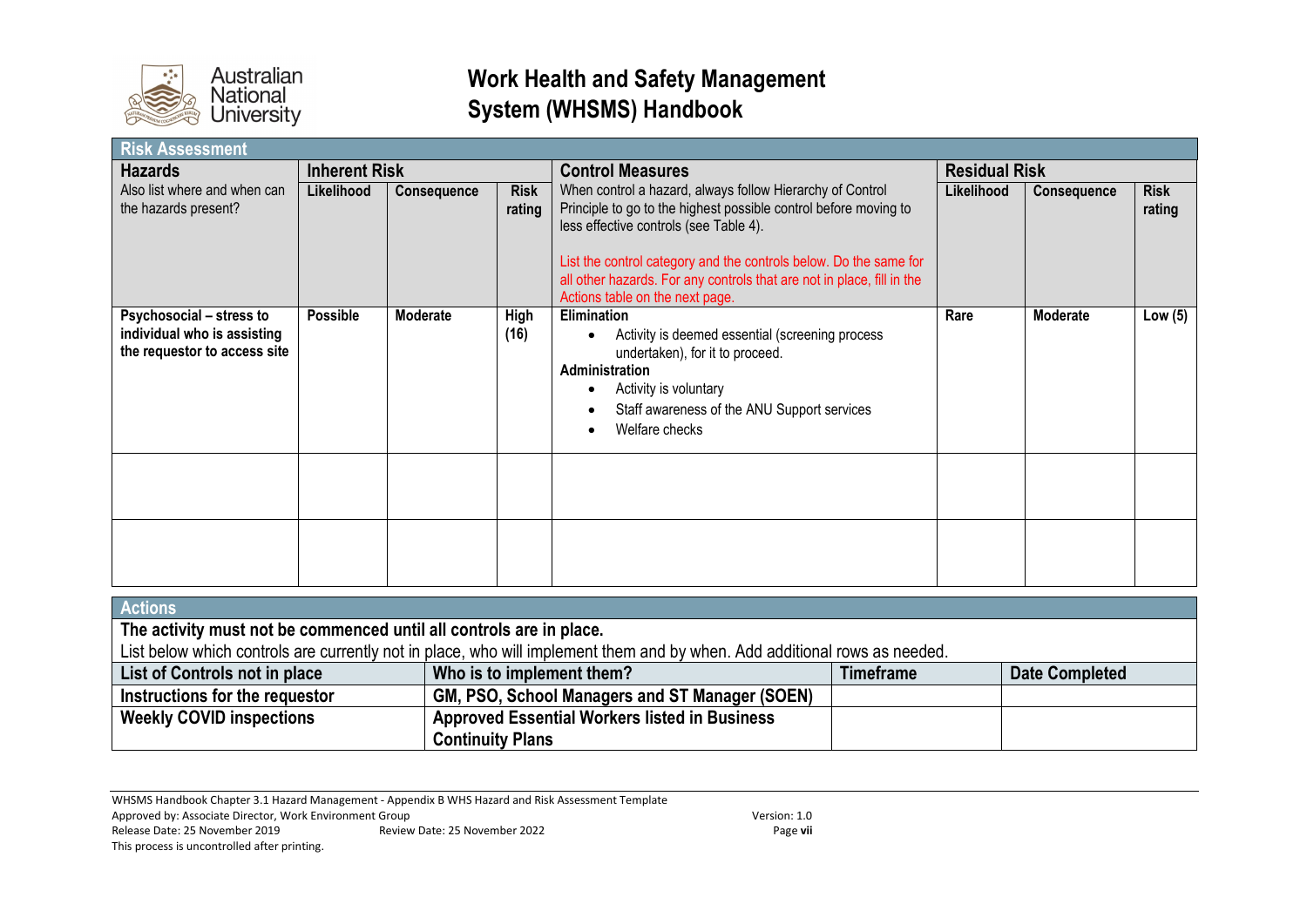

| <b>Actions</b>                                                      |                                                                                                                           |                  |                       |  |
|---------------------------------------------------------------------|---------------------------------------------------------------------------------------------------------------------------|------------------|-----------------------|--|
| The activity must not be commenced until all controls are in place. |                                                                                                                           |                  |                       |  |
|                                                                     | List below which controls are currently not in place, who will implement them and by when. Add additional rows as needed. |                  |                       |  |
| List of Controls not in place                                       | Who is to implement them?                                                                                                 | <b>Timeframe</b> | <b>Date Completed</b> |  |
| Maintain a register of all essential                                | GM, School Managers and ST Manager (SOEN)                                                                                 |                  |                       |  |
| workers and activities                                              |                                                                                                                           |                  |                       |  |
|                                                                     |                                                                                                                           |                  |                       |  |
|                                                                     |                                                                                                                           |                  |                       |  |
|                                                                     |                                                                                                                           |                  |                       |  |
|                                                                     |                                                                                                                           |                  |                       |  |
|                                                                     |                                                                                                                           |                  |                       |  |
|                                                                     |                                                                                                                           |                  |                       |  |
|                                                                     |                                                                                                                           |                  |                       |  |
|                                                                     |                                                                                                                           |                  |                       |  |
|                                                                     |                                                                                                                           |                  |                       |  |
|                                                                     |                                                                                                                           |                  |                       |  |
|                                                                     |                                                                                                                           |                  |                       |  |
|                                                                     |                                                                                                                           |                  |                       |  |
|                                                                     |                                                                                                                           |                  |                       |  |
|                                                                     |                                                                                                                           |                  |                       |  |
|                                                                     |                                                                                                                           |                  |                       |  |
|                                                                     |                                                                                                                           |                  |                       |  |
|                                                                     |                                                                                                                           |                  |                       |  |
|                                                                     |                                                                                                                           |                  |                       |  |
|                                                                     |                                                                                                                           |                  |                       |  |
|                                                                     |                                                                                                                           |                  |                       |  |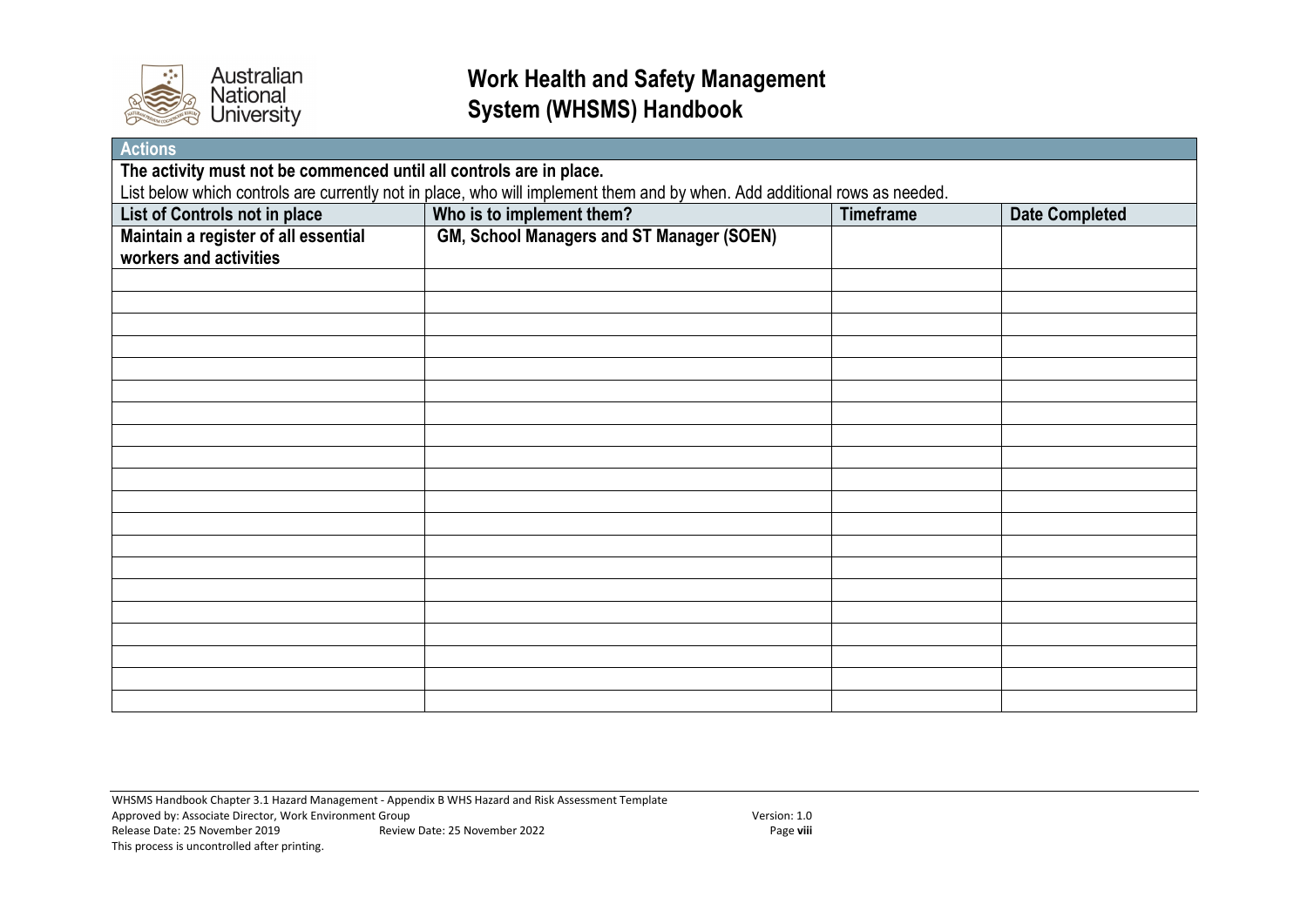

If the level of residual risk is assessed as high or extreme,

- 1. Stop the activity immediately; AND
- 2. Tag out the plant/equipment; and/or
- 3. Secure any chemical; and
- 4. Implement, or seek advice from WHS Officer or Subject Matter Experts to implement, additional controls to reduce the residual risk further to medium [Supervisor signature required];
- 5. If the above is absolutely not possible, seek approval from relevant authority (High School/Division Director/College Dean; Extreme COO). **NOTE: Approval will only be granted in exceptional circumstances after consultation with Associate Director, WEG and/or a Subject Matter Expert.** See Chapter 3.1 for details.

| $\sim$                     |                               |                                        |                   |                          |                           |
|----------------------------|-------------------------------|----------------------------------------|-------------------|--------------------------|---------------------------|
| <b>Worker conducted RA</b> |                               | <b>Student conducted RA</b>            |                   |                          |                           |
|                            | Residual   Authority required | Signature and date                     | <b>Residual</b>   | <b>Authority</b>         | Signature and date        |
| <b>Risk</b>                |                               |                                        | <b>Risk Level</b> | required                 |                           |
| Level                      |                               |                                        |                   |                          |                           |
| Low                        | <b>Author of RA</b>           | $\underline{NA}$                       | Low               | <b>Supervisor</b>        | $\underline{\mathsf{NA}}$ |
|                            |                               |                                        |                   |                          |                           |
| <b>Medium</b>              | <b>Supervisor</b>             | $\underline{\mathsf{NA}}$              | <b>Medium</b>     | <b>Supervisor</b>        | $\underline{\mathsf{NA}}$ |
|                            |                               |                                        |                   |                          |                           |
| <b>High</b>                | <b>School/Service</b>         | Due to ANU COVID Guideline requirement | <b>High</b>       | <b>School/Service</b>    | $\underline{\mathsf{NA}}$ |
|                            | <b>Division Director</b>      |                                        |                   | <b>Division Director</b> |                           |
|                            |                               |                                        |                   |                          |                           |
|                            | <b>College Dean</b>           |                                        |                   | <b>College Dean</b>      |                           |
| <b>Extreme</b>             | <b>COO</b>                    |                                        | <b>Extreme</b>    | <b>COO</b>               | $\underline{\mathsf{NA}}$ |
|                            |                               |                                        |                   |                          |                           |

**Approval required**

WHSMS Handbook Chapter 3.1 Hazard Management - Appendix B WHS Hazard and Risk Assessment Template Approved by: Associate Director, Work Environment Group Version: 1.0 Release Date: 25 November 2019 Review Date: 25 November 2022 Page **ix** This process is uncontrolled after printing.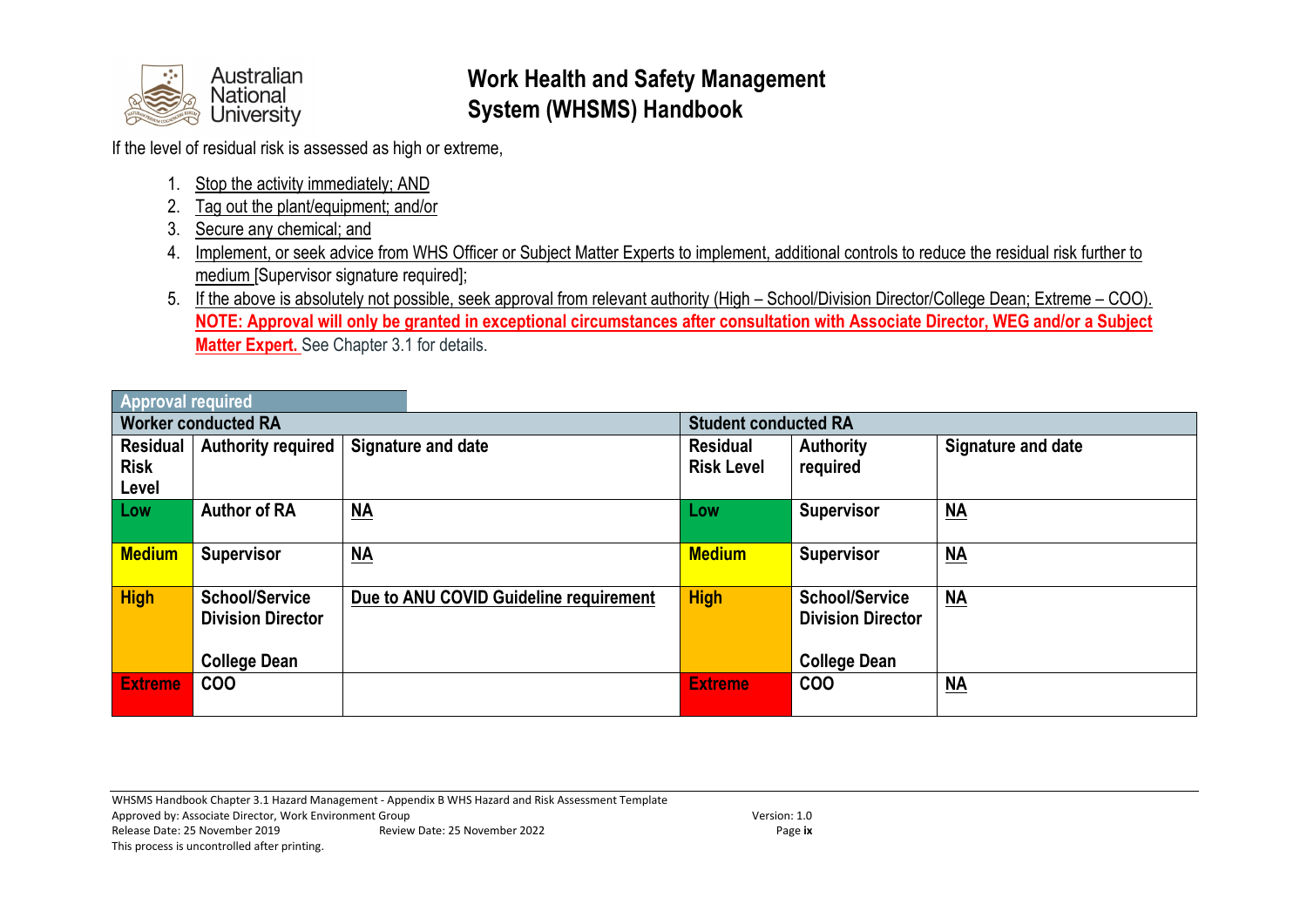

#### **Table 2.1 Likelihood Table**

| Ranking        | <b>Description</b>                                                                    | Probability or frequency of event happening |
|----------------|---------------------------------------------------------------------------------------|---------------------------------------------|
| Almost certain | The hazard is expected to lead to an event<br>in most circumstances at the University | A daily to monthly occurrence               |
| Likely         | The hazard could lead to an event in most<br>circumstances at the University          | Between monthly to yearly occurrence        |
| Possible       | The hazard has led to an event at some<br>time at the University                      | Occurs once between 1 to 5 years            |
| Unlikely       | The hazard could lead to an event at some<br>time                                     | Occurs once between 5 to 20 years           |
| Rare           | The hazard may lead to an event in<br>exceptional circumstances                       | Occurs once between 20+ years               |

#### **Table 2.2 Consequences Table**

| Ranking       | <b>Injury, Illness or Disease</b>                                                                                                                                                                       | <b>Plant, Equipment and</b><br>materials                                                                             | <b>Environment</b>                                                                                                     |
|---------------|---------------------------------------------------------------------------------------------------------------------------------------------------------------------------------------------------------|----------------------------------------------------------------------------------------------------------------------|------------------------------------------------------------------------------------------------------------------------|
| Catastrophic  | Fatality / fatalities or permanent<br>disability. Permanently unable<br>to work                                                                                                                         | Destroyed or cannot be reused                                                                                        | Long term permanent effect to<br>ecosystems. Significant<br>intervention required to<br>remediate                      |
| Major         | Requiring extensive medical<br>treatment such as<br>hospitalisation as in patient and<br>possibly a Notifiable Incident<br>$LTI > 1$ week                                                               | Damage requiring repairs/rebuild<br>and possible recertification prior<br>to reuse, lost use for one or more<br>days | Notification to environmental<br>agency, ecosystem will need<br>time to recover, intervention<br>required to remediate |
| Moderate      | Minor medical treatment injury,<br>such as treated by a health<br>professional, hospital<br>outpatient, no potential to be a<br>Notifiable Incident<br>$LT < 1$ week and can return to<br>normal duties | Damage requiring a repair/service<br>by a trade/technician within the<br>day                                         | Contamination event that does<br>not impact on ecosystem. Short<br>impact does not need<br>intervention                |
| Minor         | Injury needing significant first<br>aid treatment and can return to<br>work within shift                                                                                                                | Equipment able to be reset or<br>gotten back into operation by the<br>operator                                       | Minor contained contamination<br>ceasing when the short event is<br>over, can remediate (e.g. spill<br>kit)            |
| Insignificant | Report only, no injury OR minor<br>first aid (e.g. bandaid); short-<br>term discomfort                                                                                                                  | Report only, no damage                                                                                               | Report only, no contamination                                                                                          |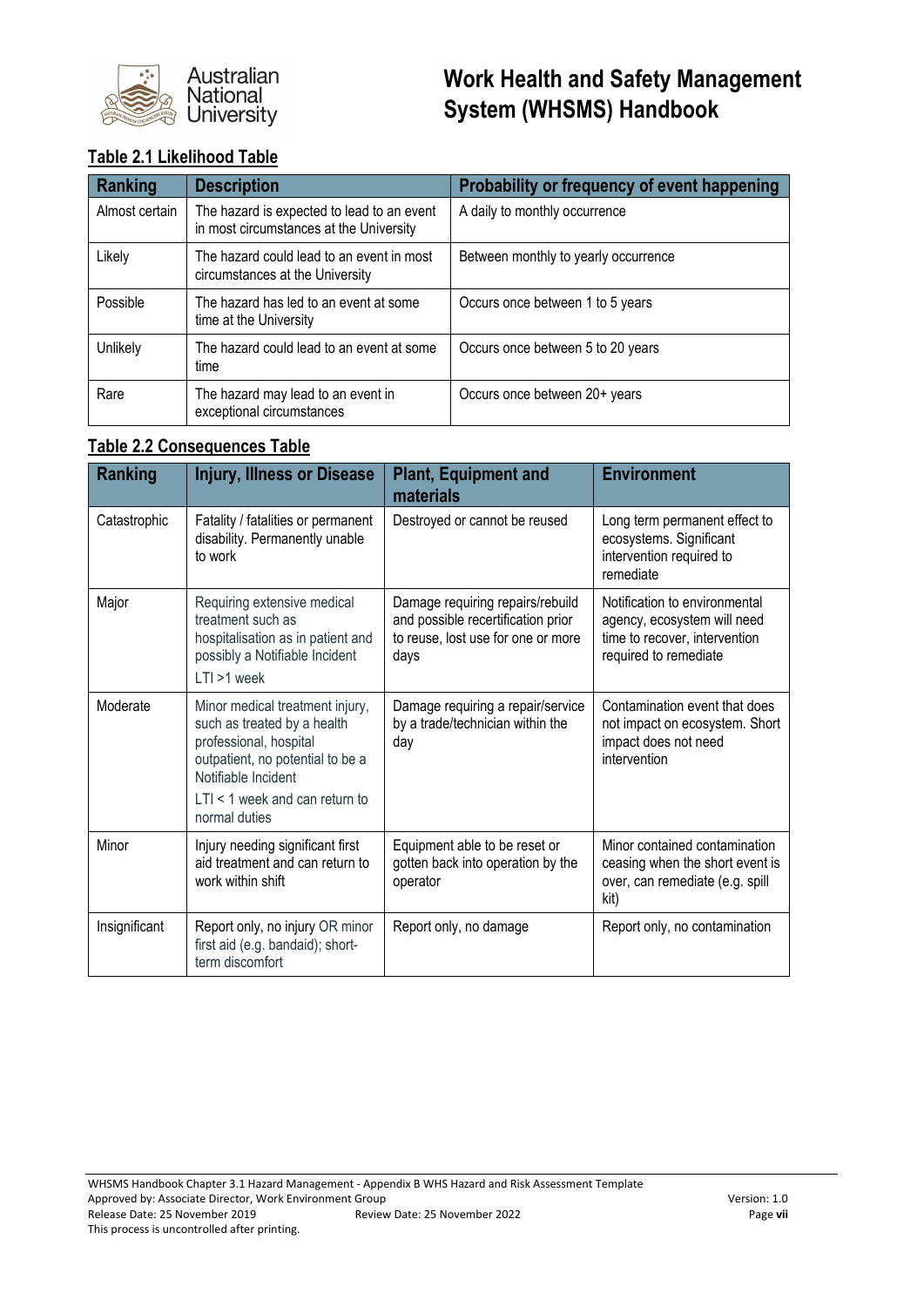

#### **Table 3 ANU WHS Risk Matrix**

|                          | Insignificant | <b>Minor</b>     | <b>Moderate</b>     | <b>Major</b>     | Catastrophic     |
|--------------------------|---------------|------------------|---------------------|------------------|------------------|
| <b>Almost</b><br>certain | Medium (10)   | <b>High (14)</b> | <b>Extreme (21)</b> | Extreme (22)     | Extreme (25)     |
| <b>Likely</b>            | Medium (7)    | <b>High (13)</b> | High $(16)$         | Extreme (20)     | Extreme (24)     |
| <b>Possible</b>          | Low $(4)$     | Medium (9)       | High $(15)$         | High (18)        | Extreme (23)     |
| <b>Unlikely</b>          | Low(2)        | Medium (6)       | Medium (8)          | <b>High (17)</b> | <b>High (19)</b> |
| Rare                     | Low(1)        | Low $(3)$        | Low(5)              | Medium(11)       | Medium (12)      |

#### **Table 4. Hierarchy of Control**

| Level          | <b>Examples</b>                                                                       | <b>Effectiveness</b> |  |
|----------------|---------------------------------------------------------------------------------------|----------------------|--|
| Elimination    | <b>Most</b><br>Remove the hazards completely<br>$\bullet$                             |                      |  |
|                | Cease the activity<br>$\bullet$                                                       | <b>Effective</b>     |  |
|                | Dispose of unwanted hazardous chemicals or plant etc                                  |                      |  |
| Substitution   | Use less hazardous chemicals<br>$\bullet$                                             |                      |  |
|                | Use safer plant equipment<br>$\bullet$                                                |                      |  |
|                | Use handset instead of telephone<br>$\bullet$                                         |                      |  |
|                | Move smaller weight loads instead of large weight<br>$\bullet$                        |                      |  |
| Isolation      | Physical separation from the hazard by distance or complete shielding<br>$\bullet$    |                      |  |
|                | Install guard rails around edges and holes to floors<br>$\bullet$                     |                      |  |
|                | Move workers to a new room away from hazardous noise<br>$\bullet$                     |                      |  |
| Engineering    | Use ventilation system<br>$\bullet$                                                   |                      |  |
| Control        | Use fume cupboard when working with hazardous chemicals<br>$\bullet$                  |                      |  |
|                | Install guarding around rotating and crushing parts<br>$\bullet$                      |                      |  |
|                | Use trolley or hoist to lift heavy loads<br>$\bullet$                                 |                      |  |
|                | Use duress alarm system while doing home interview or offsite field work<br>$\bullet$ |                      |  |
| Administrative | Use Safe Work Procedures [See section 3.1.3.1] or instructions<br>$\bullet$           |                      |  |
| Control        | Induction and WHS information                                                         |                      |  |
|                | Training [See Handbook Chapter 3.2]                                                   |                      |  |
|                | Contingency Planning and Testing [See section 3.1.3.2]<br>$\bullet$                   |                      |  |
|                | Permit to Work system [See section 3.1.3.3]<br>$\bullet$                              |                      |  |
|                | Signage                                                                               |                      |  |
| Personal       | Lab coat<br>$\bullet$                                                                 |                      |  |
| Protective     | Safety glasses/face shield                                                            |                      |  |
| Equipment      | Gloves/cryogenic gloves<br>$\bullet$<br>Least                                         |                      |  |
| (PPE)          | Respirators/Masks<br>$\bullet$                                                        | <b>Effective</b>     |  |
|                | Personal hearing protectors                                                           |                      |  |